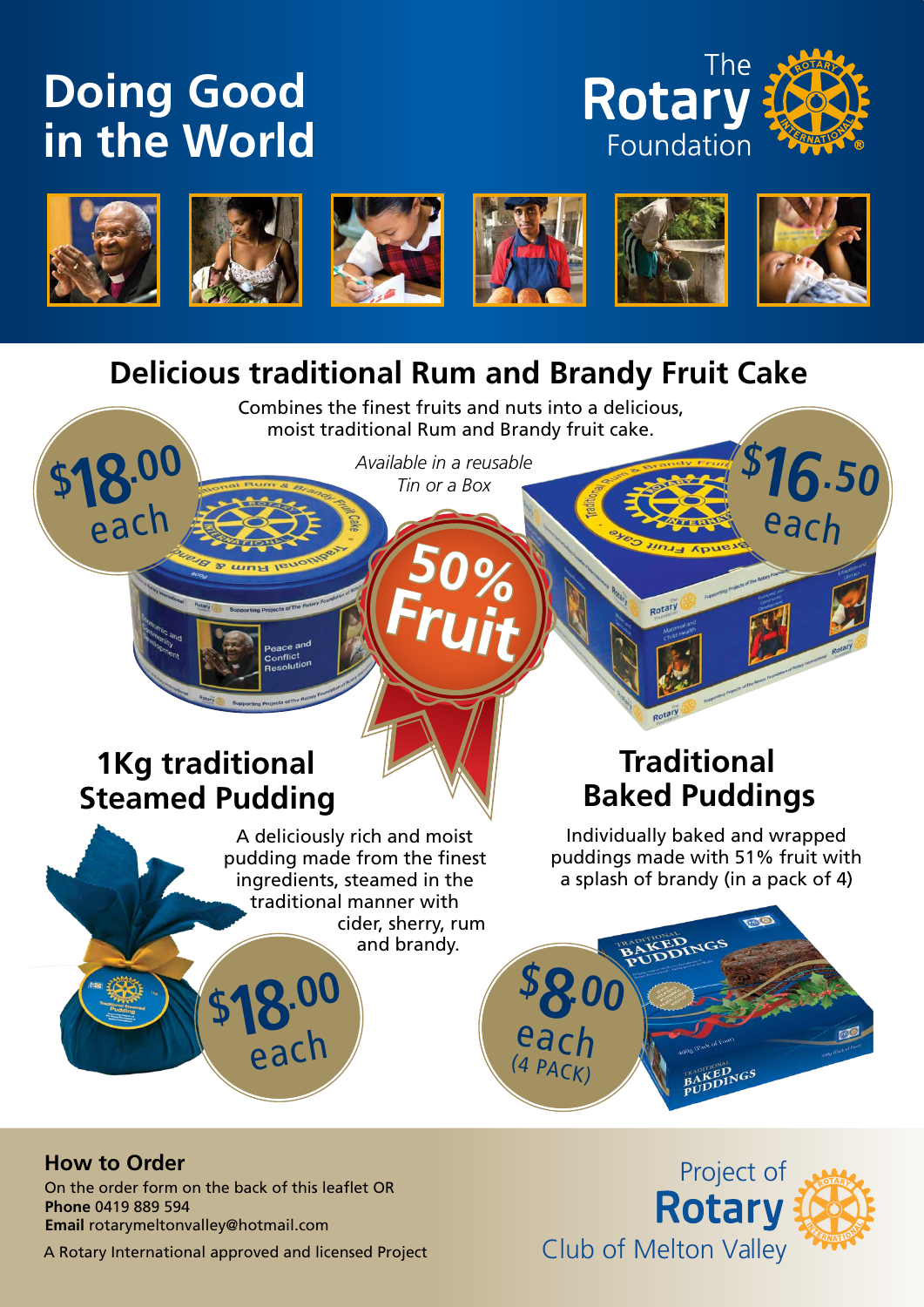# ORDER Foundation Traditional FORM Cakes and Puddings

|                                                                                                                                                                               | <b>District</b>                                                 |                                                                                                                                                                                         |         |       |                       |               |                                        |
|-------------------------------------------------------------------------------------------------------------------------------------------------------------------------------|-----------------------------------------------------------------|-----------------------------------------------------------------------------------------------------------------------------------------------------------------------------------------|---------|-------|-----------------------|---------------|----------------------------------------|
|                                                                                                                                                                               |                                                                 |                                                                                                                                                                                         |         |       |                       |               |                                        |
|                                                                                                                                                                               |                                                                 |                                                                                                                                                                                         |         |       |                       |               | State Post Code                        |
|                                                                                                                                                                               |                                                                 |                                                                                                                                                                                         |         |       |                       |               |                                        |
|                                                                                                                                                                               |                                                                 |                                                                                                                                                                                         |         |       |                       |               |                                        |
| <b>Carton Order (MINIMUM)</b>                                                                                                                                                 |                                                                 |                                                                                                                                                                                         |         |       |                       |               | <b>Multiples of 2 Cartons Assorted</b> |
| Rum & Brandy Fruit Cake (Box)<br>Rum & Brandy Fruit Cake (Tin)<br><b>Steamed Pudding (Clothed)</b><br><b>Baked Puddings(4 Pack)</b>                                           | 800 <sub>g</sub><br>800 <sub>g</sub><br>1Kg<br>400 <sub>g</sub> | 12 per Carton \$171.60<br>8 per Carton \$126.40<br>8 per Carton \$126.40<br>16 per Carton \$110.40                                                                                      | Inc Gst | Total | Qty<br>_______        |               | Amount                                 |
| <b>Pallet Order</b>                                                                                                                                                           |                                                                 | (\$100 discount per Pallet of 45 assorted CARTONS)                                                                                                                                      |         |       |                       |               |                                        |
| Rum & Brandy Fruit Cake (Box 48)<br>Rum & Brandy Fruit Cake (Tin 45)<br>Steamed Pudding (Clothed 45)<br>Baked Puddings (4 Pack 45)<br>Note Pallet Discount applied to Invoice | 800g<br>800 <sub>g</sub><br>1Kg                                 | 12 per Carton \$171.60<br>8 per Carton \$126.40<br>8 per Carton \$126.40<br>400g 16 per Carton \$110.40<br>No of Cartons (45/48 per Pallet)<br>No of Pallets (45/48 Cartons per Pallet) | Inc Gst |       | Qty                   | Total         | Amount                                 |
| Rotary Club_                                                                                                                                                                  |                                                                 |                                                                                                                                                                                         |         |       | <b>District</b>       |               |                                        |
|                                                                                                                                                                               |                                                                 |                                                                                                                                                                                         |         |       |                       |               |                                        |
|                                                                                                                                                                               |                                                                 |                                                                                                                                                                                         |         |       |                       |               |                                        |
|                                                                                                                                                                               |                                                                 |                                                                                                                                                                                         |         |       |                       |               |                                        |
|                                                                                                                                                                               |                                                                 |                                                                                                                                                                                         |         |       |                       |               | Date Required____________________      |
|                                                                                                                                                                               |                                                                 |                                                                                                                                                                                         |         |       |                       |               |                                        |
|                                                                                                                                                                               |                                                                 |                                                                                                                                                                                         |         |       |                       |               |                                        |
| Email<br>Anticipated Delivery 7 to 10 Business days from receipt of order                                                                                                     |                                                                 |                                                                                                                                                                                         |         |       |                       |               |                                        |
| <b>HOW ORDER</b><br>Phone 0419 889 594<br>Email rotarymeltonvalley@hotmail.com                                                                                                |                                                                 |                                                                                                                                                                                         |         |       | Club of Melton Valley | <b>Rotary</b> | Project of                             |